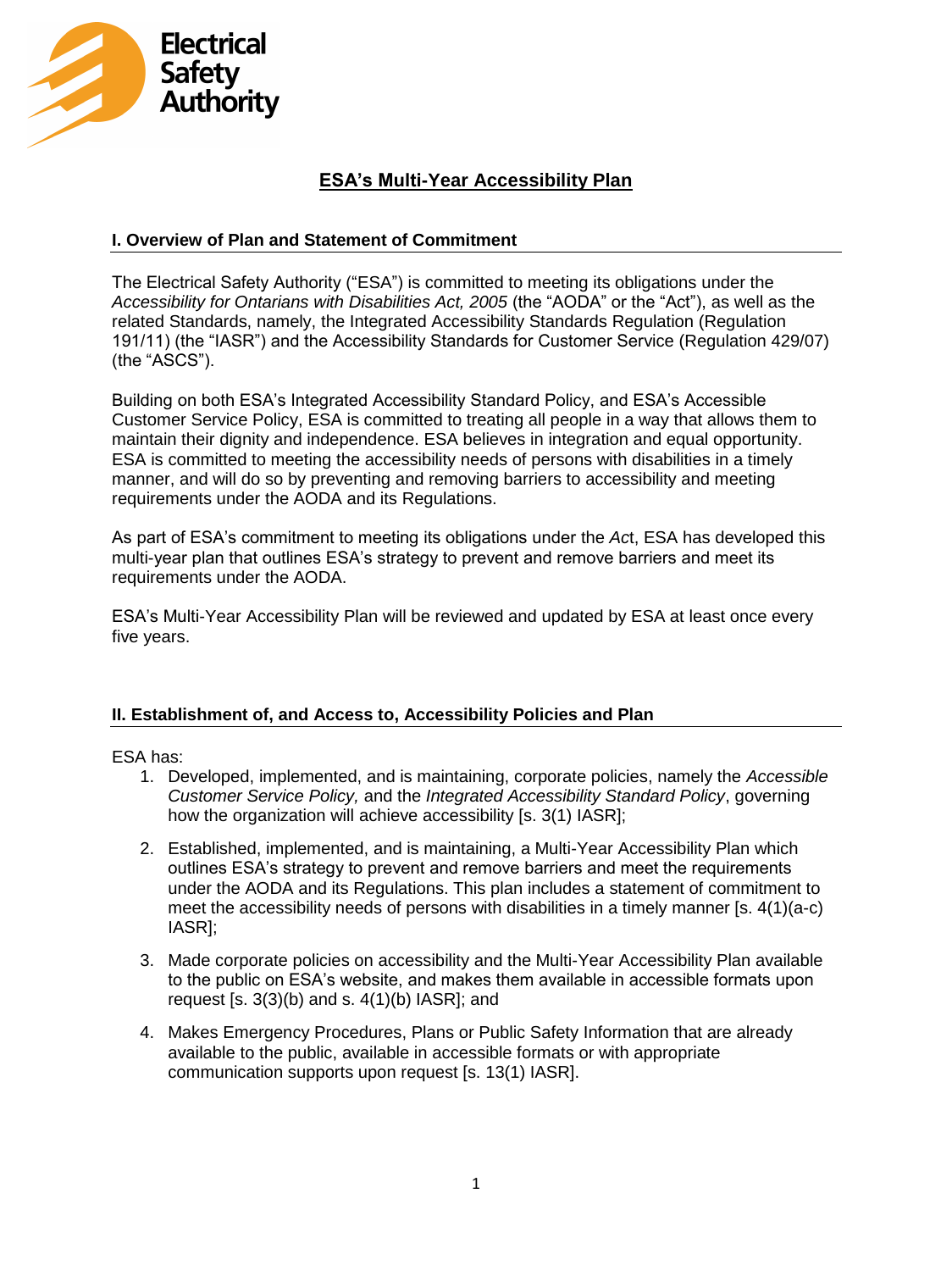

## **III. Training**

#### ESA has:

- 1. Provided initial training on the requirements of the IASR and on disability-related obligations under Ontario Human Rights legislation appropriate to their duties to
	- a) All ESA employees, volunteers, and any others who may be acting on ESA's behalf in dealing with the public or any other third parties;
	- b) All employees involved in the development of ESA's policies; and
	- c) All other persons who provide goods, services or facilities on behalf of the ESA [s. 7 IASR]; and
- 2. Maintained records of the training that was provided, the dates when training was completed and the names of the individuals who completed the training [s. 7 IASR].

#### **IV. Information and Communications Standards**

#### **A. Accessible Websites and Web Content**

Should ESA launch a new internet website or significantly refresh an existing internet website on or after January 1, 2014, ESA will ensure that the website and all content on the website that has been posted since January 1, 2012, conform to World Wide Web Consortium Web Content Accessibility Guidelines ("WCAG") 2.0 Level A [s. 14(2) and (4) IASR].

#### By January 1, 2021, ESA will:

Make ESA's Internet websites and web content conform to WCAG 2.0 Level AA, except for exclusions set out in the IASR [s. 14(2) and (4) IASR].

## **B. Feedback, Accessible Formats and Communication Supports**

ESA has:

- 1. Ensured any emergency procedures, plans or public safety information that is made available to the public, can be made available in an accessible format, or with appropriate communication supports, as soon as practicable upon request [s.13 IASR];
- 2. Ensured that the processes for receiving and responding to feedback are accessible to persons with disabilities by providing or arranging for the provision of accessible formats and communications supports to be available upon request [s. 11 IASR].
- 3. Put a statement on ESA's website about the availability of accessible formats and communication supports and, upon request, shall provide or arrange for the provision of accessible formats and communication supports in a timely manner at no additional cost to the requester [s. 12 IASR].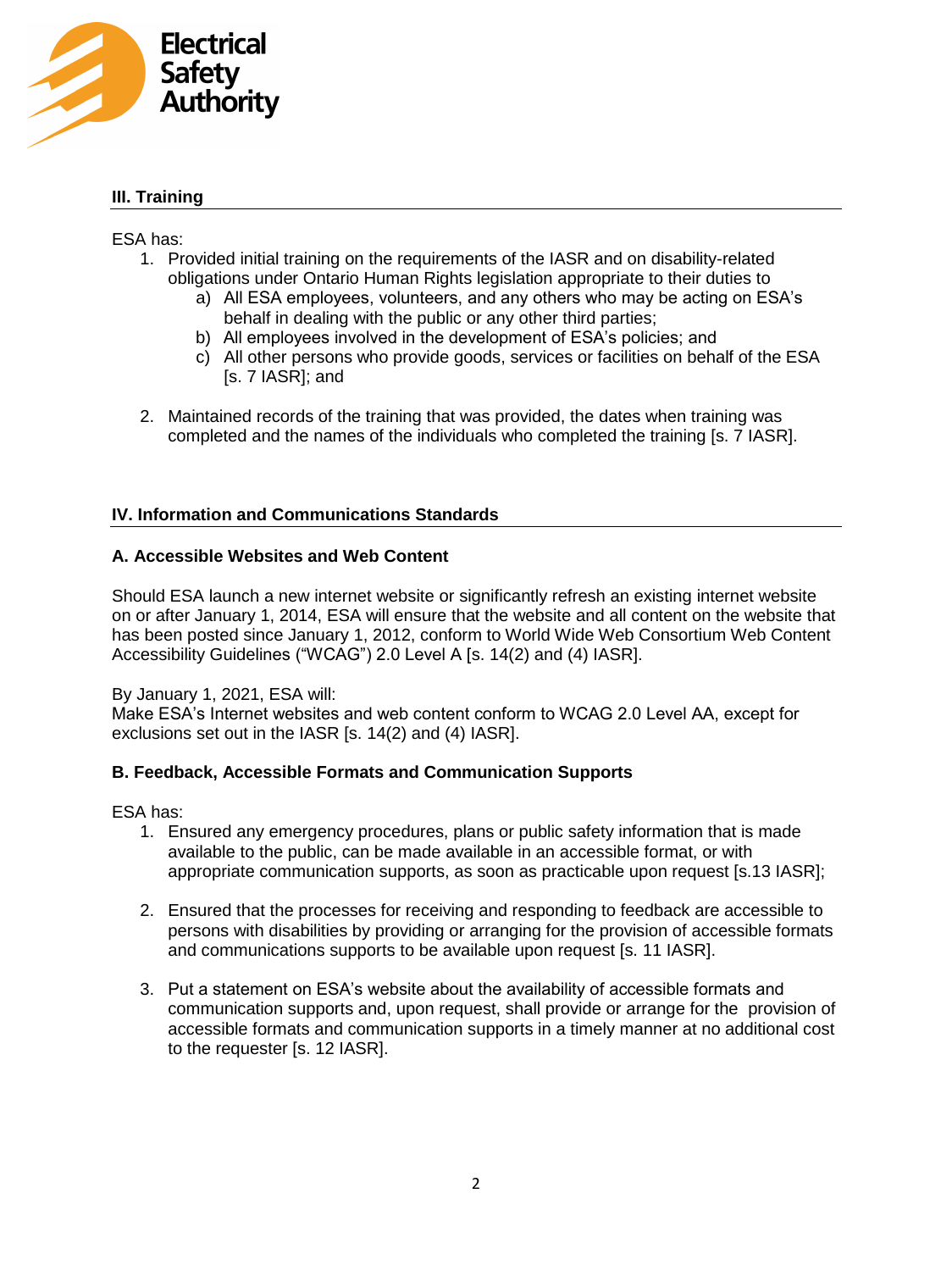

## **V. Employment Standards**

## **A. Individualized Workplace Emergency Response Information**

#### As applicable, ESA will:

Provide individualized workplace emergency response information to employees who have a disability where the disability is such that the individualized information is necessary, and ESA is aware of the need for accommodation due to the employee's disability [s. 27 IASR].

#### **B. Recruitment**

#### ESA:

- 1. Notifies employees and the public that accommodations are available for applicants with disabilities in ESA's recruitment process [s. 22 IASR];
- 2. Informs applicants selected to participate in an assessment or selection process that accommodations are available during the recruitment process, upon request, in relation to materials and/or processes to be used [s. 23(1) IASR];
- 3. Upon request by a selected applicant, consults with the applicant and arrange for suitable accommodation in a manner that takes into account the applicant's accessibility needs due to a disability [s. 23(2) IASR]; and
- 4. Notifies the successful applicant, when making offers of employment, of ESA's policies for accommodating employees with disabilities [s. 24 IASR].

## **C. Informing Employees of Supports**

#### ESA:

- 1. Informs employees and new hires (as soon as practicable) of ESA's policies to support employees with disabilities, including but not limited to, policies on the provision of job accommodations that take into account the employee's accessibility needs due to a disability; and keep employees up-to-date on changes to these policies [s. 25(1)-(3) IASR]; and
- 2. Upon request from an employee with a disability, and further to consultation with the employee, provides for suitable accessible formats and communication supports for: information needed by the employee to perform their job, and information that is generally available to employees at ESA [s. 26 1-2 IASR].

## **D. Documented Individual Accommodation Plans / Return to Work Process**

As applicable, ESA:

- 1. Has a written process for the development of documented individual accommodation plans which include all the requirements set out the IASR [s. 28 IASR]; and
- 2. Has a return to work process for employees who have been absent due to a disability and require disability-related accommodation to return to work; which process outlines